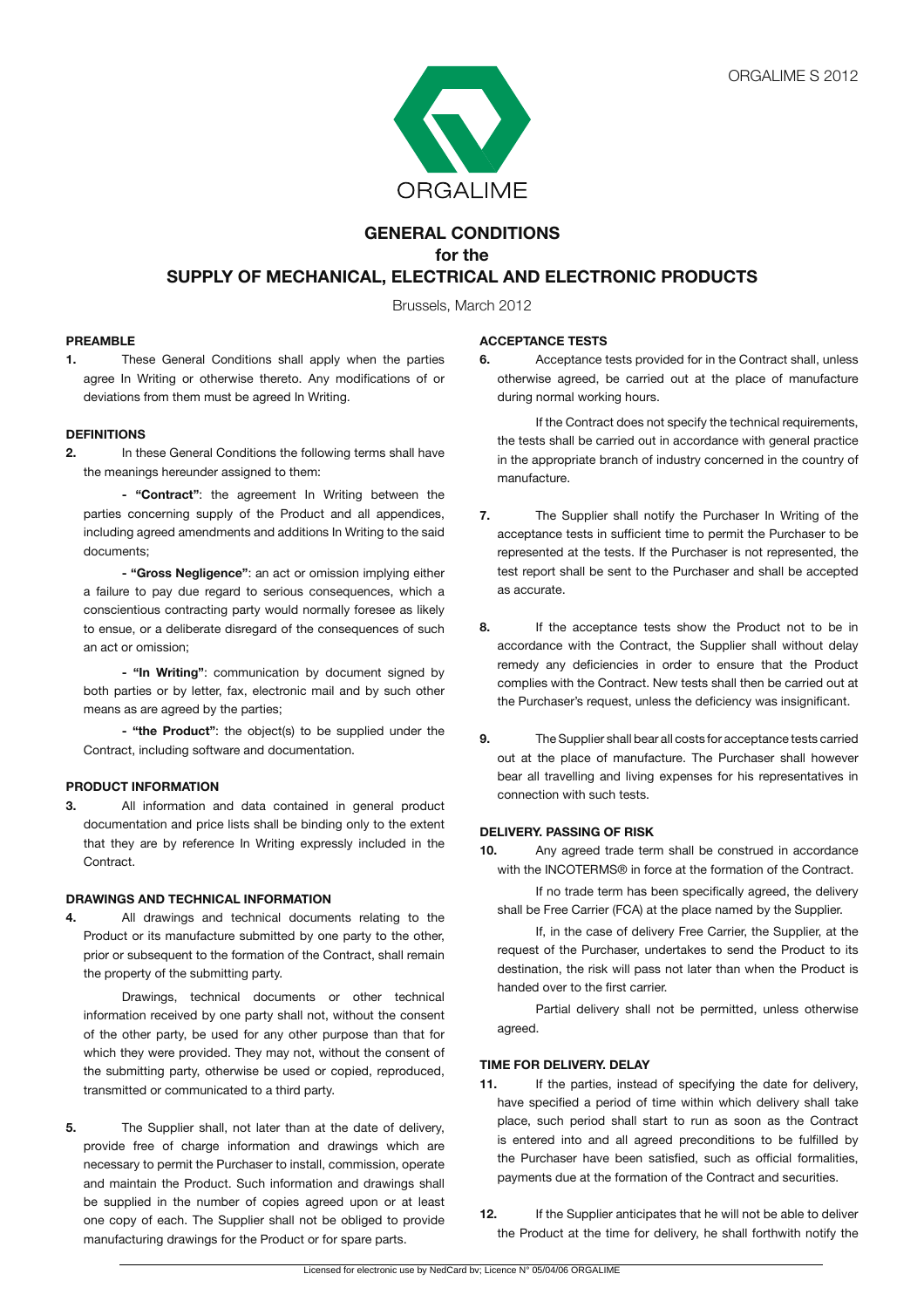Purchaser thereof In Writing, stating the reason and, if possible, the time when delivery can be expected.

 If the Supplier fails to give such notice, the Purchaser shall be entitled to compensation for any additional costs which he incurs and which he could have avoided had he received such notice.

- **13.** If delay in delivery is caused by any of the circumstances mentioned in Clause 41, by an act or omission on the part of the Purchaser, including suspension under Clauses 21 and 44, or any other circumstances attributable to the Purchaser, the Supplier shall be entitled to extend the time for delivery by a period which is necessary having regard to all the circumstances of the case. This provision shall apply regardless of whether the reason for the delay occurs before or after the agreed time for delivery.
- 14. If the Product is not delivered at the time for delivery, the Purchaser shall be entitled to liquidated damages from the date on which delivery should have taken place.

 The liquidated damages shall be payable at a rate of 0.5 per cent of the purchase price for each commenced week of delay. The liquidated damages shall not exceed 7.5 per cent of the purchase price.

 If only part of the Product is delayed, the liquidated damages shall be calculated on that part of the purchase price which is attributable to such part of the Product as cannot in consequence of the delay be used as intended by the parties.

 The liquidated damages shall become due at the Purchaser's demand In Writing but not before delivery has been completed or the Contract is terminated under Clause 15.

 The Purchaser shall forfeit his right to liquidated damages if he has not lodged a claim In Writing for such damages within six months after the time when delivery should have taken place.

**15.** If the delay in delivery is such that the Purchaser is entitled to maximum liquidated damages under Clause 14 and if the Product is still not delivered, the Purchaser may In Writing demand delivery within a final reasonable period which shall not be less than one week.

 If the Supplier does not deliver within such final period and this is not due to any circumstances which are attributable to the Purchaser, then the Purchaser may by notice In Writing to the Supplier terminate the Contract in respect of such part of the Product as cannot in consequence of the Supplier's failure to deliver be used as intended by the parties.

 If the Purchaser terminates the Contract he shall be entitled to compensation for the loss he suffers as a result of the Supplier's delay, including any consequential and indirect loss. The total compensation, including the liquidated damages which are payable under Clause 14, shall not exceed 15 per cent of that part of the purchase price which is attributable to the part of the Product in respect of which the Contract is terminated.

 The Purchaser shall also have the right to terminate the Contract by notice In Writing to the Supplier, if it is clear from the circumstances that there will occur a delay in delivery which, under Clause 14, would entitle the Purchaser to maximum liquidated damages. In case of termination for this reason, the Purchaser shall be entitled to maximum liquidated damages and compensation under the third paragraph of this Clause 15.

**16.** Liquidated damages under Clause 14 and termination of the Contract with limited compensation under Clause 15 shall

be the only remedies available to the Purchaser in case of delay on the part of the Supplier. All other claims against the Supplier based on such delay shall be excluded, except where the Supplier has been guilty of Gross Negligence.

**17.** If the Purchaser anticipates that he will be unable to accept delivery of the Product at the time for delivery, he shall forthwith notify the Supplier In Writing thereof, stating the reason and, if possible, the time when he will be able to accept delivery.

 If the Purchaser fails to accept delivery at the time for delivery, he shall nevertheless pay any part of the purchase price which becomes due at the time for delivery, as if delivery had taken place at the time for delivery. The Supplier shall arrange for storage of the Product at the risk and expense of the Purchaser. The Supplier shall also, if the Purchaser so requires, insure the Product at the Purchaser's expense.

**18.** Unless the Purchaser's failure to accept delivery is due to any such circumstance as mentioned in Clause 41, the Supplier may by notice In Writing require the Purchaser to accept delivery within a final reasonable period.

 If, for any reason which is not attributable to the Supplier, the Purchaser fails to accept delivery within such period, the Supplier may by notice In Writing terminate the Contract in whole or in part. The Supplier shall then be entitled to compensation for the loss he suffers by reason of the Purchaser's default, including any consequential and indirect loss. The compensation shall not exceed that part of the purchase price which is attributable to that part of the Product in respect of which the Contract is terminated.

## **PAYMENT**

**19.** Payment shall be made within 30 days after the date of invoice.

 Unless otherwise agreed, the purchase price shall be paid with one third at the formation of the Contract and one third when the Supplier notifies the Purchaser that the Product, or the essential part of it, is ready for delivery. The remaining part of the purchase price shall be paid when the entire Product is delivered.

- **20.** Whatever the means of payment used, payment shall not be deemed to have been effected before the Supplier's account has been irrevocably credited for the amount due.
- **21.** If the Purchaser fails to pay by the stipulated date, the Supplier shall be entitled to interest from the day on which payment was due and to compensation for recovery costs. The rate of interest shall be as agreed between the parties or otherwise 8 percentage points above the rate of the main refinancing facility of the European Central Bank. The compensation for recovery costs shall be 1 per cent of the amount for which interest for late payment becomes due.

 In case of late payment and in case the Purchaser fails to give an agreed security by the stipulated date the Supplier may, after having notified the Purchaser In Writing, suspend his performance of the Contract until he receives payment or, where appropriate, until the Purchaser gives the agreed security.

 If the Purchaser has not paid the amount due within three months the Supplier shall be entitled to terminate the Contract by notice In Writing to the Purchaser and, in addition to the interest and compensation for recovery costs according to this Clause, to claim compensation for the loss he incurs. Such compensation shall not exceed the agreed purchase price.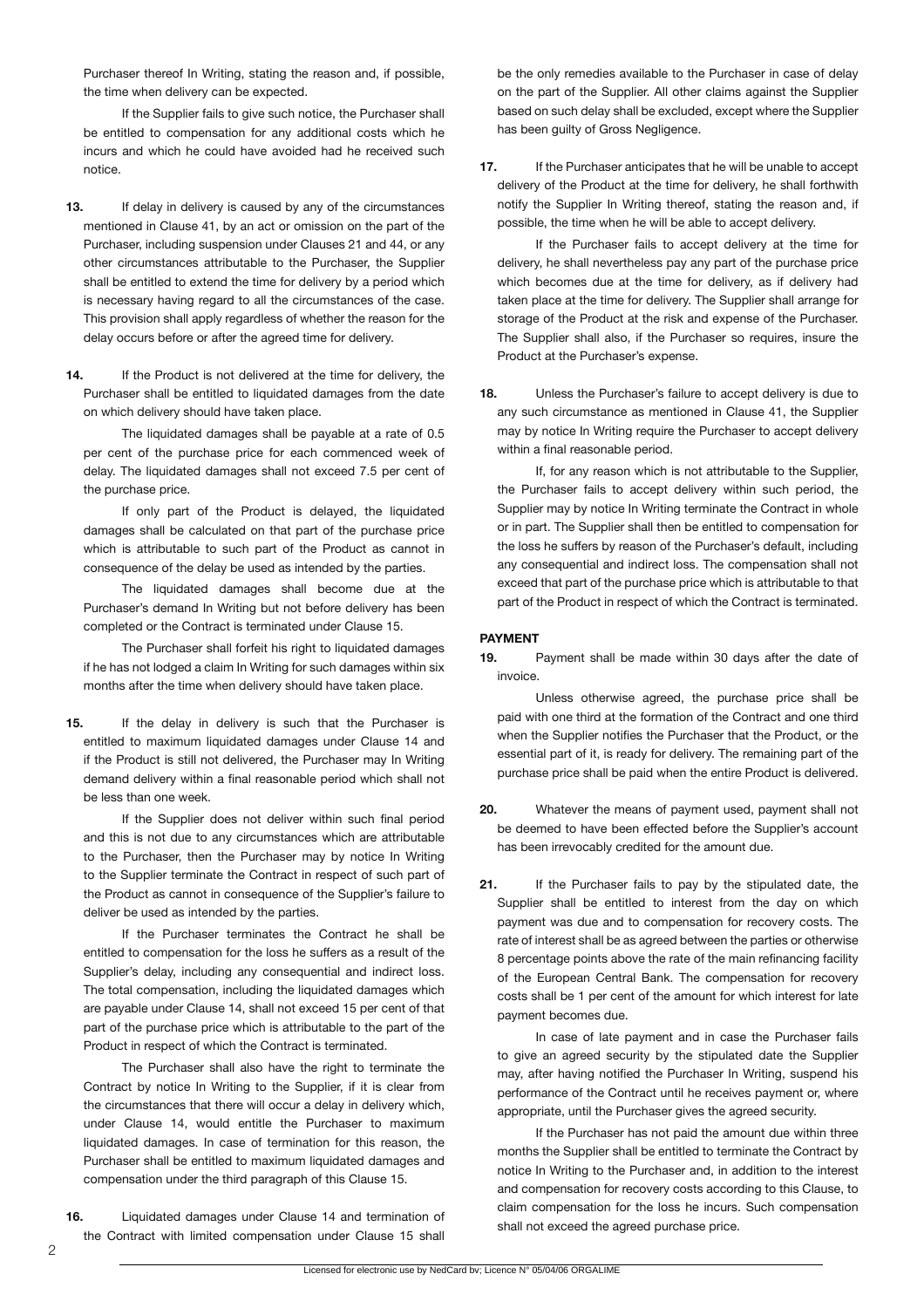#### **RETENTION OF TITLE**

**22.** The Product shall remain the property of the Supplier until paid for in full to the extent that such retention of title is valid under the relevant law.

 The Purchaser shall at the request of the Supplier assist him in taking any measures necessary to protect the Supplier's title to the Product.

 The retention of title shall not affect the passing of risk under Clause 10.

## **LIABILITY FOR DEFECTS**

- **23.** Pursuant to the provisions of Clauses 24-39, the Supplier shall remedy any defect or nonconformity (hereinafter termed defect(s)) resulting from faulty design, materials or workmanship.
- **24.** The Supplier shall not be liable for defects arising out of materials provided or a design stipulated or specified by the Purchaser.
- **25.** The Supplier shall only be liable for defects which appear under the conditions of operation provided for in the Contract and under proper use of the Product.
- **26.** The Supplier shall not be liable for defects caused by circumstances, which arise after the risk has passed to the Purchaser, e.g. defects due to faulty maintenance, incorrect installation or faulty repair by the Purchaser or to alterations carried out without the Supplier's consent In Writing. The Supplier shall neither be liable for normal wear and tear nor for deterioration.
- **27.** The Supplier's liability shall be limited to defects which appear within a period of one year from delivery. If the use of the Product exceeds that which is agreed, this period shall be reduced proportionately.
- **28.** When a defect in a part of the Product has been remedied, the Supplier shall be liable for defects in the repaired or replaced part under the same terms and conditions as those applicable to the original Product for a period of one year. For the remaining parts of the Product the period mentioned in Clause 27 shall be extended only by a period equal to the period during which and to the extent that the Product could not be used as a result of the defect.
- **29.** The Purchaser shall without undue delay notify the Supplier In Writing of any defect which appears. Such notice shall under no circumstances be given later than two weeks after the expiry of the period given in Clause 27 or the extended period(s) under Clause 28, where applicable.

 The notice shall contain a description of the defect.

 If the Purchaser fails to notify the Supplier In Writing of a defect within the time limits set forth in the first paragraph of this Clause, he shall lose his right to have the defect remedied.

 Where the defect is such that it may cause damage, the Purchaser shall immediately inform the Supplier In Writing. The Purchaser shall bear the risk of damage to the Product resulting from his failure so to notify. The Purchaser shall take reasonable measures to minimise damage and shall in that respect comply with instructions of the Supplier.

**30.** On receipt of the notice under Clause 29 the Supplier shall at his own cost remedy the defect without undue delay, as

stipulated in Clauses 23-39. The time for remedial work shall be chosen in order not to interfere unnecessarily with the Purchaser's activities.

 Repair shall be carried out at the place where the Product is located unless the Supplier deems it more appropriate that the Product is sent to him or a destination specified by him.

 If the defect can be remedied by replacement or repair of a defective part and if dismantling and re-installation of the part do not require special knowledge, the Supplier may demand that the defective part is sent to him or a destination specified by him. In such case the Supplier shall have fulfilled his obligations in respect of the defect when he delivers a duly repaired part or a part in replacement to the Purchaser.

- **31.** The Purchaser shall at his own expense provide access to the Product and arrange for any intervention in equipment other than the Product, to the extent that this is necessary to remedy the defect.
- **32.** Unless otherwise agreed, necessary transport of the Product or parts thereof to and from the Supplier in connection with the remedying of defects for which the Supplier is liable shall be at the risk and expense of the Supplier. The Purchaser shall follow the Supplier's instructions regarding such transport.
- **33.** Unless otherwise agreed, the Purchaser shall bear any additional costs which the Supplier incurs for remedying the defect caused by the Product being located in a place other than the destination stated at the formation of the Contract for the Supplier's delivery to the Purchaser or – if no destination has been stated – the place of delivery.
- **34.** Defective parts which have been replaced shall be made available to the Supplier and shall be his property.
- **35.** If the Purchaser has given such notice as mentioned in Clause 29 and no defect is found for which the Supplier is liable, the Supplier shall be entitled to compensation for the costs he incurs as a result of the notice.
- **36.** If the Supplier does not fulfil his obligations under Clause 30, the Purchaser may by notice In Writing fix a final reasonable period for completion of the Supplier's obligations, which shall not be less than one week.

 If the Supplier fails to fulfil his obligations within such final period, the Purchaser may himself undertake or employ a third party to undertake necessary repair work at the risk and expense of the Supplier.

 Where successful repair work has been undertaken by the Purchaser or a third party, reimbursement by the Supplier of reasonable costs incurred by the Purchaser shall be in full settlement of the Supplier's liabilities for the said defect.

**37.** Where the Product has not been successfully repaired, as stipulated under Clause 36,

 a) the Purchaser shall be entitled to a reduction of the purchase price in proportion to the reduced value of the Product, provided that under no circumstances shall such reduction exceed 15 per cent of the purchase price, or

b) where the defect is so substantial as to significantly deprive the Purchaser of the benefit of the Contract as regards the Product or a substantial part of it, the Purchaser may terminate